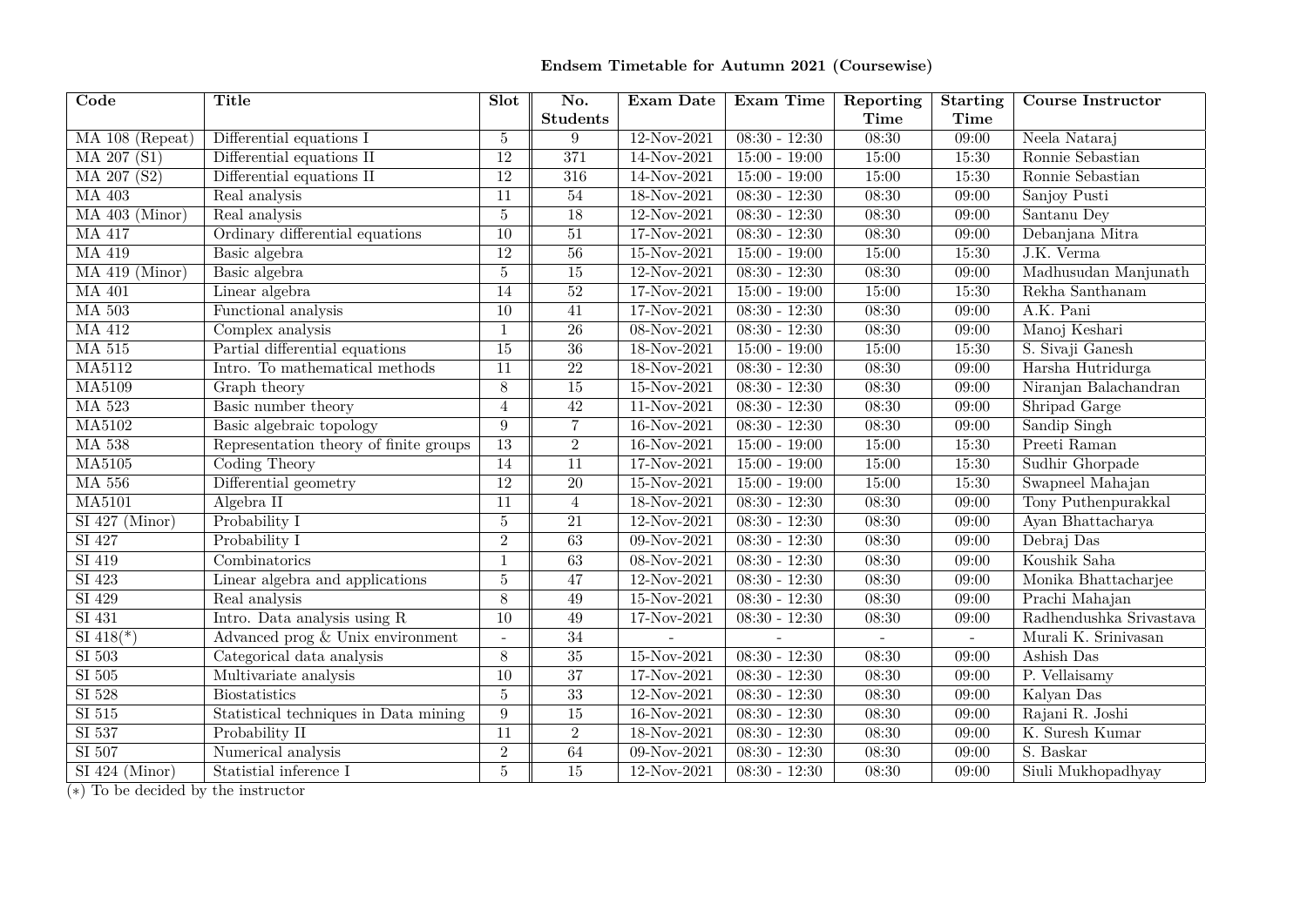| Code            | Title                                  | <b>Slot</b>              | No.                      | <b>Exam Date</b> | Exam Time       | Reporting | <b>Starting</b> | <b>Course Instructor</b> |
|-----------------|----------------------------------------|--------------------------|--------------------------|------------------|-----------------|-----------|-----------------|--------------------------|
|                 |                                        |                          | <b>Students</b>          |                  |                 | Time      | Time            |                          |
| MA 811          | Algebra I                              | 12                       | 11                       | $15-Nov-2021$    | $15:00 - 19:00$ | 15:00     | 15:30           | Dipendra Prasad          |
| MA 813          | Measure theory                         | 6                        | 8                        | 13-Nov-2021      | $08:30 - 12:30$ | 08:30     | 09:00           | U.K. Anandavardhanan     |
| MA 815          | Differential topology                  | .C                       | 6                        | 12-Nov-2021      | $08:30 - 12:30$ | 08:30     | 09:00           | Ravi Raghunathan         |
| MA 817          | Partial differential equations I       | 8                        | 6                        | 15-Nov-2021      | $08:30 - 12:30$ | 08:30     | 09:00           | Saikat Mazumdar          |
| <b>MA 833</b>   | Weak convergence and Martingale theory | $\overline{2}$           | 9                        | 09-Nov-2021      | $08:30 - 12:30$ | 08:30     | 09:00           | S.V. Sabnis              |
| MA 849          | Topics in topology I                   | 11                       | 4                        | 18-Nov-2021      | $08:30 - 12:30$ | 08:30     | 09:00           | Sudarshan Gurjar         |
| <b>MA 854</b>   | Topics in Differential Equations II    | $\overline{ }$           |                          | 13-Nov-2021      | $15:00 - 19:00$ | 15:00     | 15:30           | G.K. Srinivasan          |
| MA 861          | Combinatorics I                        | 8                        | $\mathcal{D}$            | 15-Nov-2021      | $08:30 - 12:30$ | 08:30     | 09:00           | S. Krishnan              |
| MA 863          | Theoretical Statistics I               | 3                        | 6.                       | 10-Nov-2021      | $08:30 - 12:30$ | 08:30     | 09:00           | Alladi Subramanyam       |
| <b>MA 899</b>   | Communication skills                   | 4                        | 18                       | 11-Nov-2021      | $08:30 - 12:30$ | 08:30     | 09:00           | G.K. Srinivasan          |
| ES 200,         | $\overline{\phantom{0}}$               | $\overline{\phantom{a}}$ | $\overline{\phantom{a}}$ | $08-Nov-2021$    | $15:00 - 19:00$ | 15:00     | 15:30           | $\sim$                   |
| <b>HS 200</b>   |                                        |                          |                          |                  |                 |           |                 |                          |
| $PH\,431^{(*)}$ |                                        | $\overline{\phantom{a}}$ |                          |                  |                 |           |                 |                          |

(*∗*) To be decided by the instructor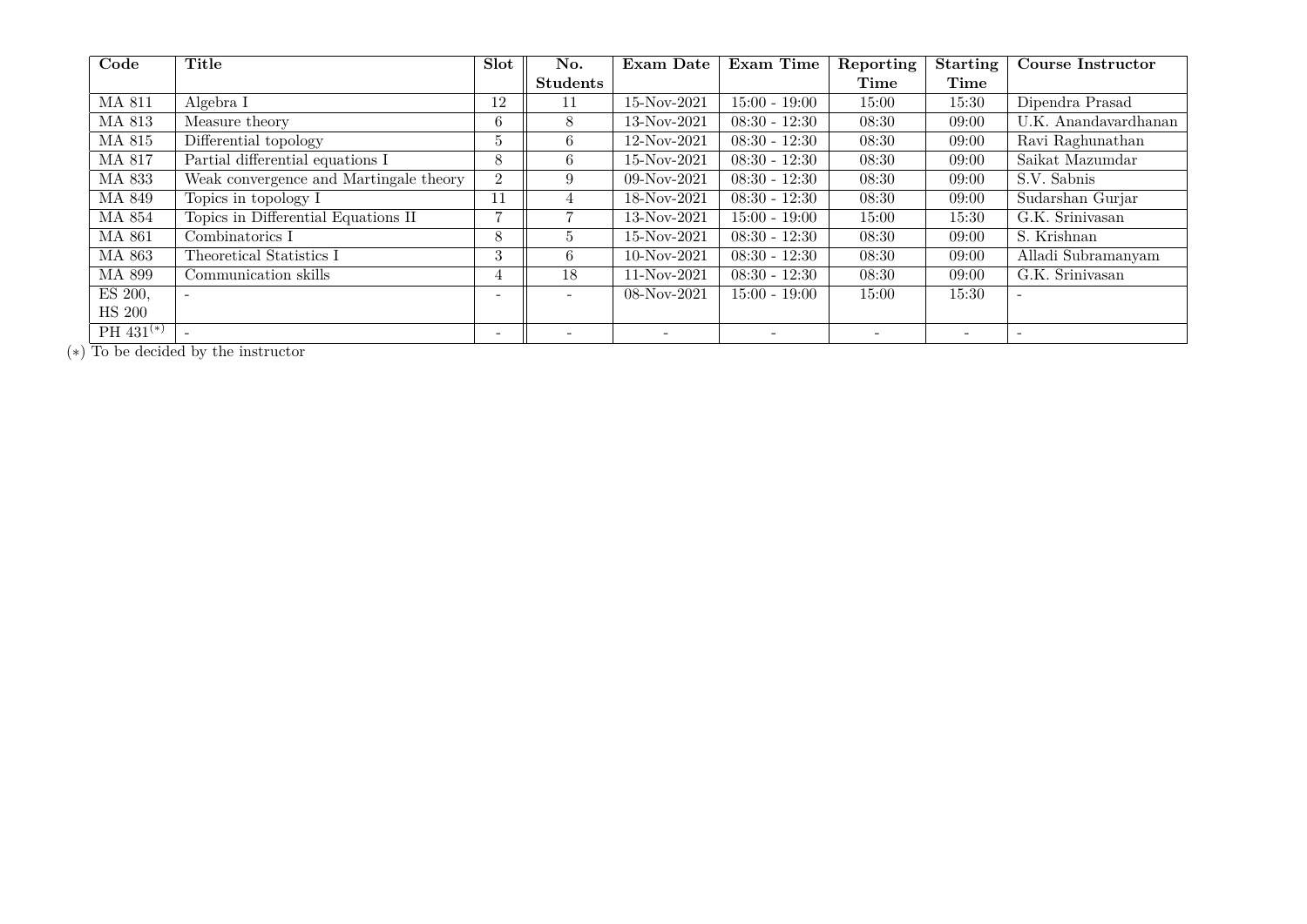## **Endsem Timetable for Autumn <sup>2021</sup> (Datewise)**

| $\overline{\text{Code}}$      | <b>Title</b>                           | Slot            | No.                      | Exam Date     | Exam Time                  | Reporting | Starting | <b>Course Instructor</b> |
|-------------------------------|----------------------------------------|-----------------|--------------------------|---------------|----------------------------|-----------|----------|--------------------------|
|                               |                                        |                 | <b>Students</b>          |               |                            | Time      | Time     |                          |
| MA 412                        | Complex analysis                       | -1              | 26                       | 08-Nov-2021   | $08:30 - 12:30$            | 08:30     | 09:00    | Manoj Keshari            |
| SI 419                        | Combinatorics                          | $\overline{1}$  | 63                       | $08-Nov-2021$ | $\overline{08:30 - 12:30}$ | 08:30     | 09:00    | Koushik Saha             |
| ES 200,                       |                                        | $\overline{a}$  | $\overline{\phantom{a}}$ | 08-Nov-2021   | $15:00 - 19:00$            | 15:00     | 15:30    |                          |
| <b>HS 200</b>                 |                                        |                 |                          |               |                            |           |          |                          |
| SI 427                        | Probability I                          | $\overline{2}$  | 63                       | $09-Nov-2021$ | $08:30 - 12:30$            | 08:30     | 09:00    | Debraj Das               |
| SI 507                        | Numerical analysis                     | $\mathcal{D}$   | 64                       | $09-Nov-2021$ | $08:30 - 12:30$            | 08:30     | 09:00    | S. Baskar                |
| <b>MA 833</b>                 | Weak convergence and Martingale theory | $\overline{2}$  | $\boldsymbol{9}$         | $09-Nov-2021$ | $08:30 - 12:30$            | 08:30     | 09:00    | S.V. Sabnis              |
| <b>MA 863</b>                 | Theoretical Statistics I               | 3               | $6\phantom{.0}$          | $10-Nov-2021$ | $08:30 - 12:30$            | 08:30     | 09:00    | Alladi Subramanyam       |
| <b>MA 523</b>                 | Basic number theory                    | $\overline{4}$  | $\overline{42}$          | 11-Nov-2021   | $08:30 - 12:30$            | 08:30     | 09:00    | Shripad Garge            |
| <b>MA 899</b>                 | Communication skills                   | $\overline{4}$  | $\overline{18}$          | $11-Nov-2021$ | $08:30 - 12:30$            | 08:30     | 09:00    | G.K. Srinivasan          |
| MA 108 (Repeat)               | Differential equations I               | 5               | $\overline{9}$           | 12-Nov-2021   | $08:30 - 12:30$            | 08:30     | 09:00    | Neela Nataraj            |
| $MA$ 403 (Minor)              | Real analysis                          | 5               | $\overline{18}$          | 12-Nov-2021   | $08:30 - 12:30$            | 08:30     | 09:00    | Santanu Dey              |
| $MA$ 419 (Minor)              | Basic algebra                          | 5               | 15                       | 12-Nov-2021   | $08:30 - 12:30$            | 08:30     | 09:00    | Madhusudan Manjunath     |
| $\overline{SI\ 427\ (Minor)}$ | Probability I                          | 5               | $\overline{21}$          | $12-Nov-2021$ | $08:30 - 12:30$            | 08:30     | 09:00    | Ayan Bhattacharya        |
| $\overline{SI423}$            | Linear algebra and applications        | 5               | $\overline{47}$          | $12-Nov-2021$ | $08:30 - 12:30$            | 08:30     | 09:00    | Monika Bhattacharjee     |
| $\overline{SI\ 528}$          | Biostatistics                          | 5               | $\overline{33}$          | 12-Nov-2021   | $08:30 - 12:30$            | 08:30     | 09:00    | Kalyan Das               |
| $SI$ 424 (Minor)              | Statistial inference I                 | $\overline{5}$  | $\overline{15}$          | 12-Nov-2021   | $08:30 - 12:30$            | 08:30     | 09:00    | Siuli Mukhopadhyay       |
| <b>MA 815</b>                 | Differential topology                  | 5               | $6\phantom{.0}$          | 12-Nov-2021   | $08:30 - 12:30$            | 08:30     | 09:00    | Ravi Raghunathan         |
| <b>MA 813</b>                 | Measure theory                         | 6               | 8                        | 13-Nov-2021   | $08:30 - 12:30$            | 08:30     | 09:00    | U.K. Anandavardhanan     |
| <b>MA 854</b>                 | Topics in Differential Equations II    | $\overline{7}$  | $\overline{7}$           | $13-Nov-2021$ | $15:00 - 19:00$            | 15:00     | 15:30    | G.K. Srinivasan          |
| MA 207 (S1)                   | Differential equations II              | $\overline{12}$ | 371                      | 14-Nov-2021   | $15:00 - 19:00$            | 15:00     | 15:30    | Ronnie Sebastian         |
| MA 207 (S2)                   | Differential equations II              | $\overline{12}$ | 316                      | 14-Nov-2021   | $15:00 - 19:00$            | 15:00     | 15:30    | Ronnie Sebastian         |
| <b>MA5109</b>                 | Graph theory                           | 8               | 15                       | 15-Nov-2021   | $08:30 - 12:30$            | 08:30     | 09:00    | Niranjan Balachandran    |
| SI 429                        | Real analysis                          | 8               | 49                       | 15-Nov-2021   | $08:30 - 12:30$            | 08:30     | 09:00    | Prachi Mahajan           |
| $SI$ 503                      | Categorical data analysis              | 8               | 35                       | $15-Nov-2021$ | $08:30 - 12:30$            | 08:30     | 09:00    | Ashish Das               |
| <b>MA 817</b>                 | Partial differential equations I       | 8               | $\overline{6}$           | $15-Nov-2021$ | $08:30 - 12:30$            | 08:30     | 09:00    | Saikat Mazumdar          |
| <b>MA 861</b>                 | Combinatorics $I$                      | 8               | $\overline{5}$           | $15-Nov-2021$ | $08:30 - 12:30$            | 08:30     | 09:00    | S. Krishnan              |
| MA 419                        | Basic algebra                          | $\overline{12}$ | 56                       | $15-Nov-2021$ | $15:00 - 19:00$            | 15:00     | 15:30    | J.K. Verma               |
| <b>MA 556</b>                 | Differential geometry                  | <sup>12</sup>   | 20                       | 15-Nov-2021   | $15:00 - 19:00$            | 15:00     | 15:30    | Swapneel Mahajan         |
| <b>MA 811</b>                 | Algebra I                              | <sup>12</sup>   | $\overline{11}$          | $15-Nov-2021$ | $15:00 - 19:00$            | 15:00     | 15:30    | Dipendra Prasad          |
| <b>MA5102</b>                 | Basic algebraic topology               | 9               | $\overline{7}$           | 16-Nov-2021   | $08:30 - 12:30$            | 08:30     | 09:00    | Sandip Singh             |
| $\overline{SI\ 515}$          | Statistical techniques in Data mining  | 9               | $\overline{15}$          | 16-Nov-2021   | $08:30 - 12:30$            | 08:30     | 09:00    | Rajani R. Joshi          |
| <b>MA 538</b>                 | Representation theory of finite groups | $\overline{13}$ | $\overline{2}$           | 16-Nov-2021   | $15:00 - 19:00$            | 15:00     | 15:30    | Preeti Raman             |